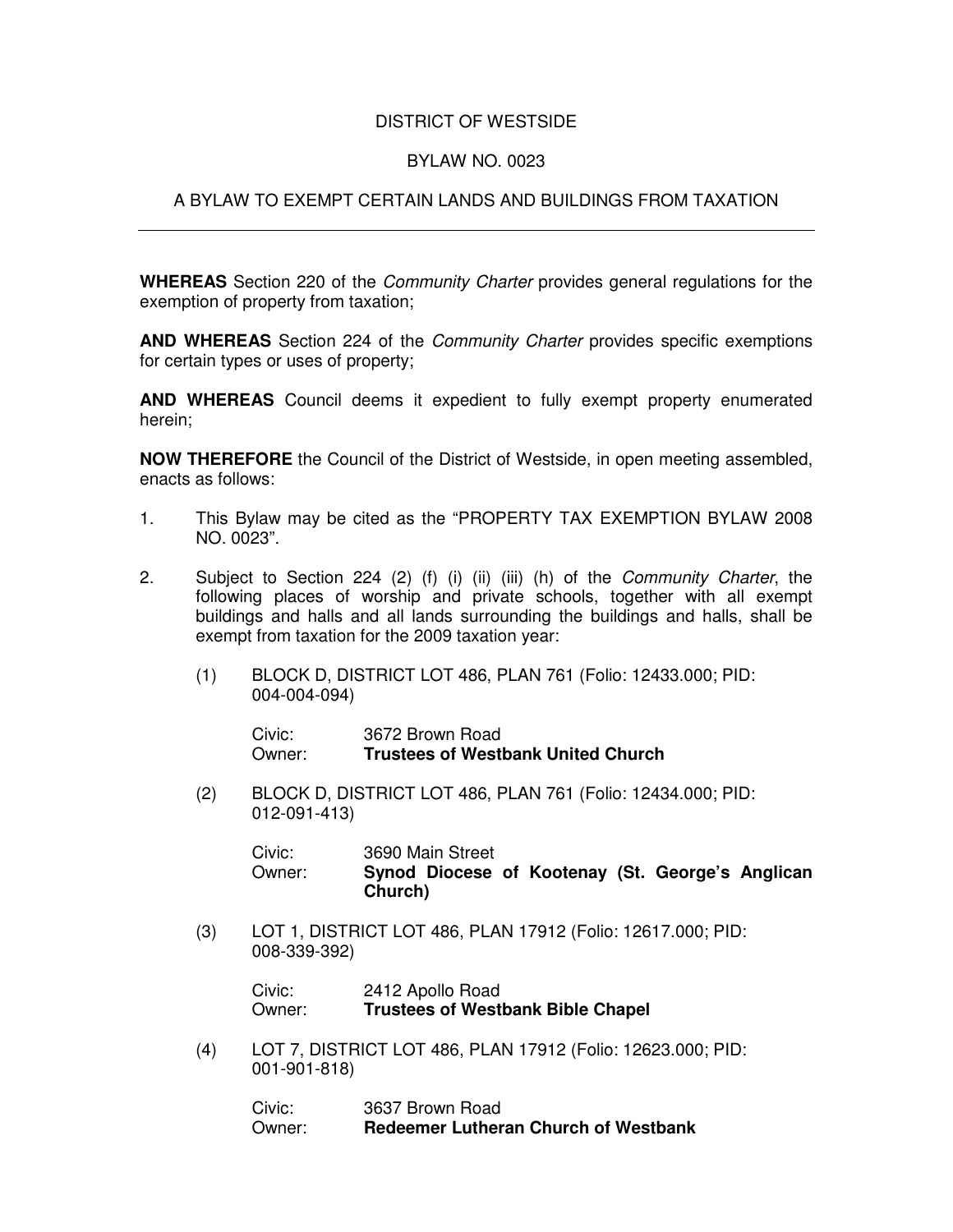(5) LOT B, DISTRICT LOT 486, PLAN 33022 (Folio: 12643.714; PID: 003-267-695)

| Civic: | 2547 Hebert Road                             |  |  |  |
|--------|----------------------------------------------|--|--|--|
| Owner: | Roman Catholic Bishop of Nelson (Our Lady of |  |  |  |
|        | <b>Lourdes Catholic Church)</b>              |  |  |  |

(6) LOT A, DISTRICT LOT 486, PLAN 33509 (Folio: 12643.717; PID: 003-164-900)

| Civic: | 2549 Hebert Road                                |
|--------|-------------------------------------------------|
| Owner: | The Trustees of the Congregation of the Highway |
|        | <b>Gospel Hall</b>                              |

(7) LOT 1, DISTRICT LOT 503, PLAN KAP77895 (Folio: 12684.095; PID: 026-263-939)

| Civic: | 2170 McDougall Road                              |  |
|--------|--------------------------------------------------|--|
| Owner: | The President of the Lethbridge Stake (Church of |  |
|        | <b>Jesus Christ of Latter Day Saints)</b>        |  |

(8) LOT B, PLAN 31241 (Folio: 12713.158; PID: 003-761-801)

| Civic: | 1190 Stevens Road                             |
|--------|-----------------------------------------------|
| Owner: | The B.C. Conference of the Mennonite Brethren |
|        | <b>Churches (Sunridge Community Church)</b>   |

(9) LOT 19, DISTRICT LOT 506, PLAN 29377 (Folio: 12746.675; PID: 004-340-078, PID: 004-340-086, and PID: 004-340-248)

Civic: 2630 Alhambra Drive Owner: **Lakeview Heights Baptist Church**

(10) LOT A, DISTRICT LOT 506, PLAN 35557 (Folio: 12746.730; PID: 001-736-795)

| Civic: | Concord Road                             |
|--------|------------------------------------------|
| Owner: | <b>Grace Lutheran Church of Westbank</b> |

(11) LOT 2, DISTRICT LOT 2601, PLAN 34258 (Folio: 14135.112; PID: 003-000-842)

Civic: 2011 Daimler Road Owner: **Christian and Missionary Alliance-Can (Westside Alliance Church)**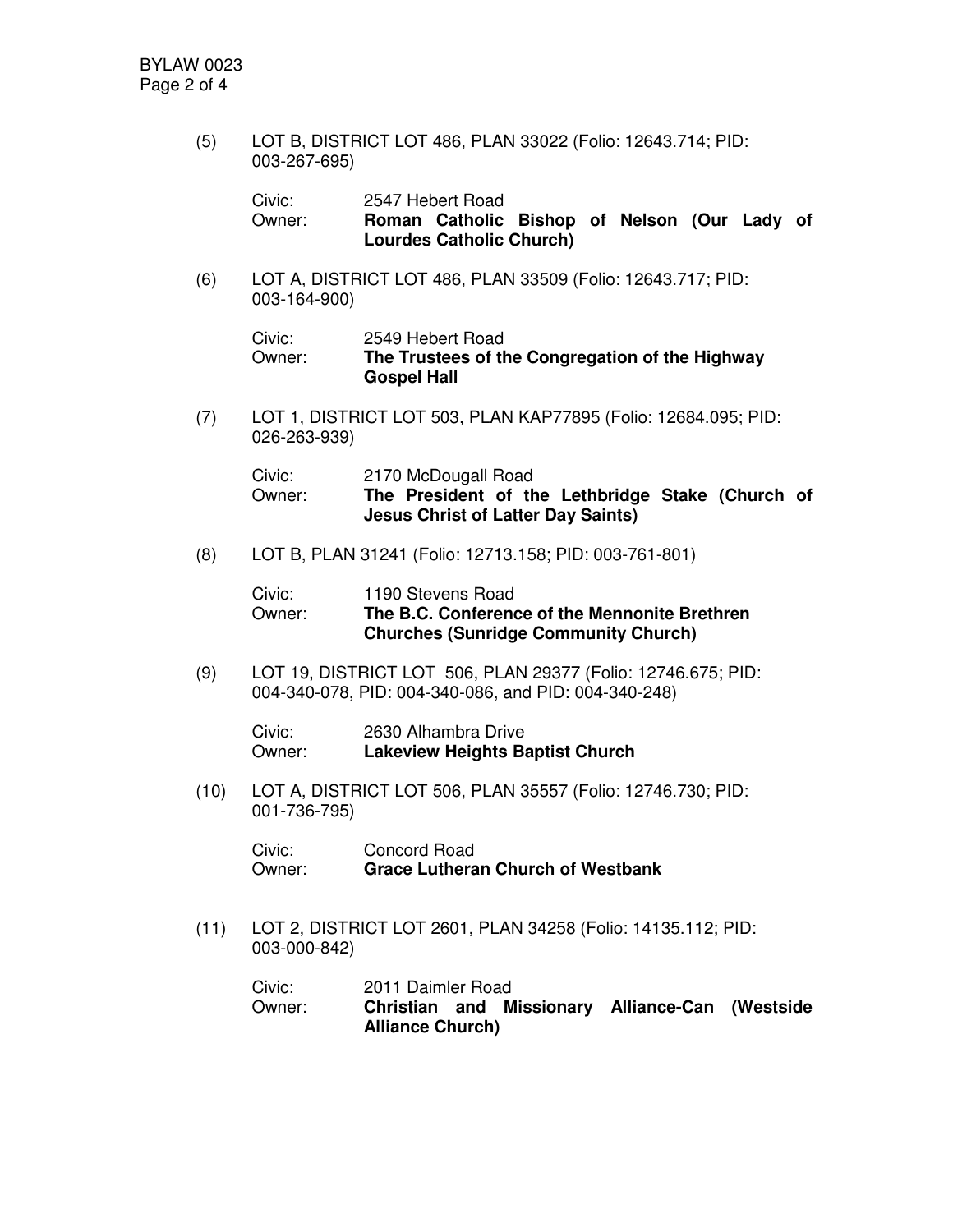(12) LOT A, DISTRICT LOT 3188, PLAN 32791 (Folio: 14590.552; PID: 003-311-791)

| Civic: | 3797 Glenway Road                                     |
|--------|-------------------------------------------------------|
| Owner: | Stach, Edwin G and Raffeiner, Joseph and Sewell, Dale |
|        | E (Glenrosa Congregation of Jehovah's Witnessess)     |

(13) LOT A, DISTRICT LOT 3188, PLAN 34442 (Folio: 14590.670; PID: 002-976-951)

Civic: 3718 Glenrosa Road

Owner: **The Missionary Church (Powers Creek Community Church)**

(14) LOT 1, DISTRICT LOT 3189, PLAN 36431 (Folio: 14626.664; PID: 003-490-823)

| Civic: | 3155 Glenrosa Road                            |
|--------|-----------------------------------------------|
| Owner: | <b>B.C. Corp Seventh Day Adventist Church</b> |

(15) DISTRICT LOT 3480, PLAN B5391 (Folio: 14711.000; PID: 011-347-678)

| Civic: | 2600 Hebert Road     |        |                  |
|--------|----------------------|--------|------------------|
| Owner: | Pentecostal Assembly | . of 1 | Canada (Emmanuel |
|        | Assembly)            |        |                  |

- 3. Subject to Section 224 (2) (a) of the *Community Charter*, the following Miscellaneous Non-Profit lands and improvements, unless otherwise specified, shall be exempt from taxation for the 2009 taxation year:
	- (1) LOT 1, PLAN 7108 (Folio: 12270.000; PID: 010-024-115)

Civic: 1449 Green Bay Road Owner: **Green Bay Bible Camp**

and DISTRICT LOT 5205 (Folio: 15592.000)

| Civic: | 1449 Green Bay Road           |
|--------|-------------------------------|
| Owner: | <b>Green Bay Baptist Camp</b> |

(2) LOT 4, DISTRICT LOT 486, PLAN 761 (Folio: 12435.001; PID: 010-854-207 and PID: 012-091-456)

> Civic: 2466 Main Street Owner: **Westbank Lions Community Development Society**

(3) LOT A, DISTRICT LOT 3189, PLAN KAP68635 (Folio: 14626.035; PID: 024-973-246)